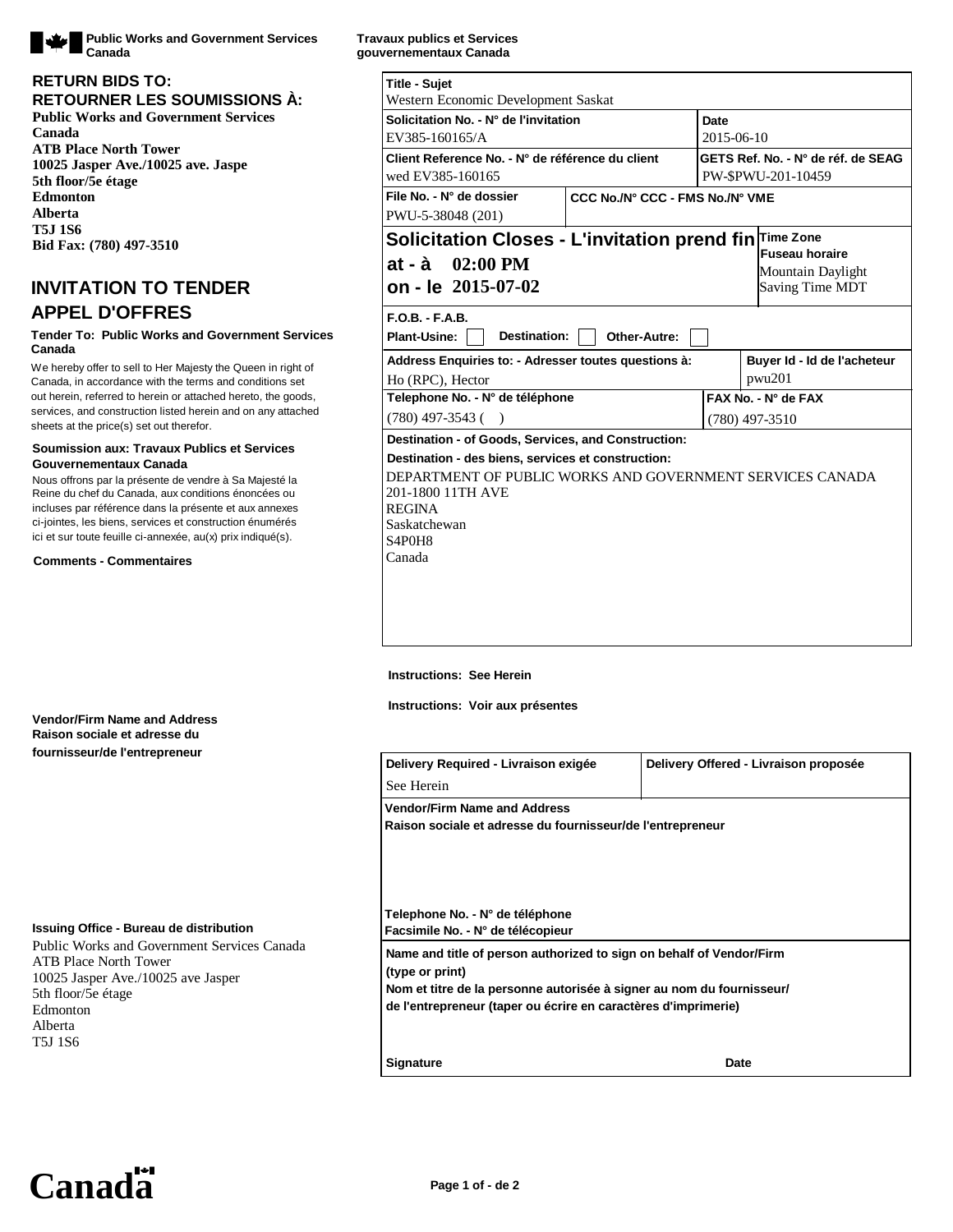| Solicitation No. - N° de l'invitation  |
|----------------------------------------|
| EV385-160165/A                         |
| Client Ref. No. - N° de réf. du client |
| wed EV385-160165                       |

PWU-5-38048

Amd. No. - N° de la modif. Buyer ID - Id de l'acheteur pwu201 File No. - N° du dossier CCC No./N° CCC - FMS No/ N° VME

Please see attached document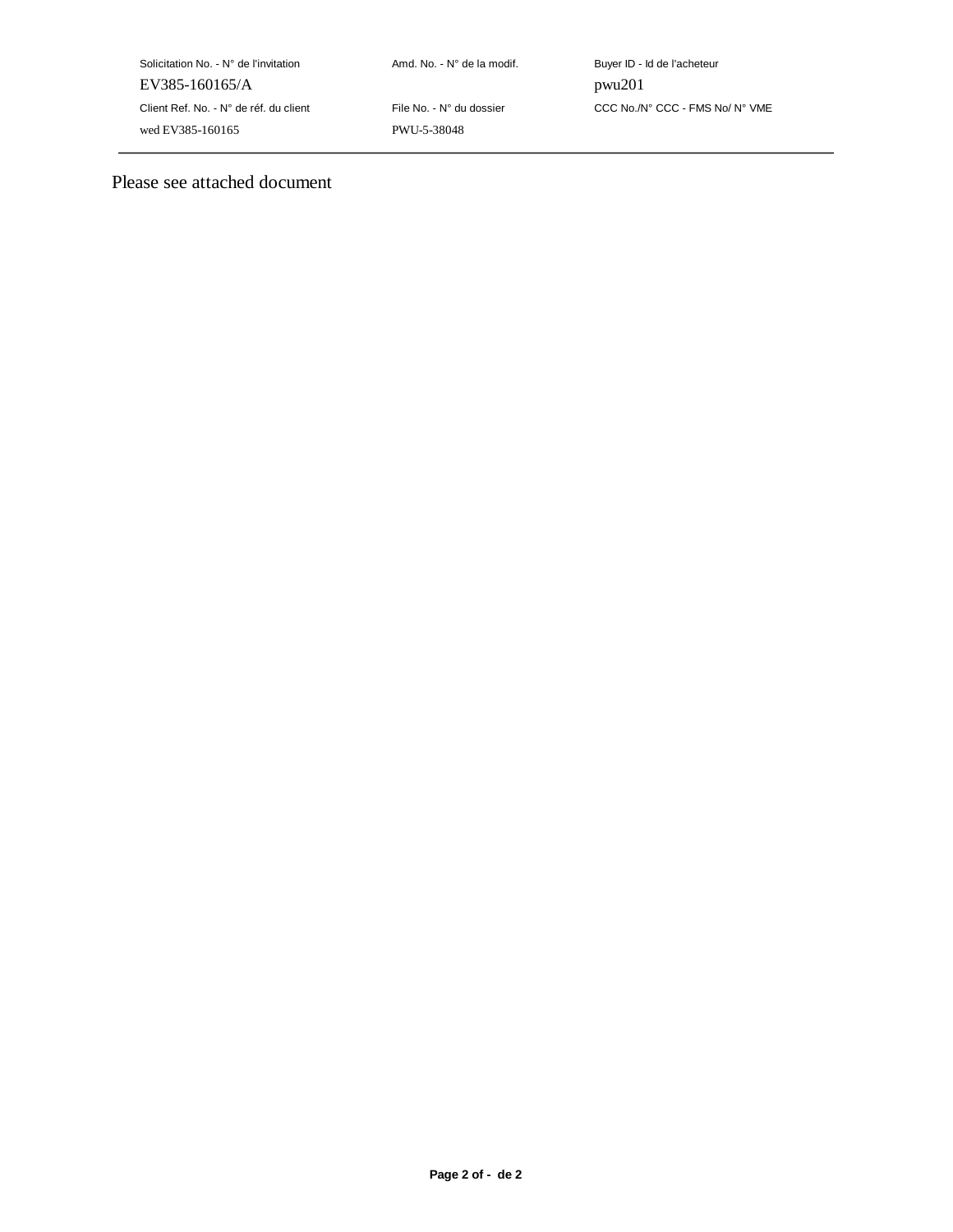## **INVITATION TO TENDER**

## **IMPORTANT NOTICE TO BIDDERS**

## **LIMITATION OF LIABILITY**

PWGSC is limiting the Contractor's first party liability for work in Low Rise, High Rise and Heritage Buildings. See changes to GC1.6 "Indemnification by the Contractor" of R2810D in the Supplementary Conditions.

## **SUPPORT THE USE OF APPRENTICES**

Through Canada's Economic Action Plan 2013, the Government of Canada proposes to support the employment of apprentices in federal construction and maintenance projects. Refer to SI10.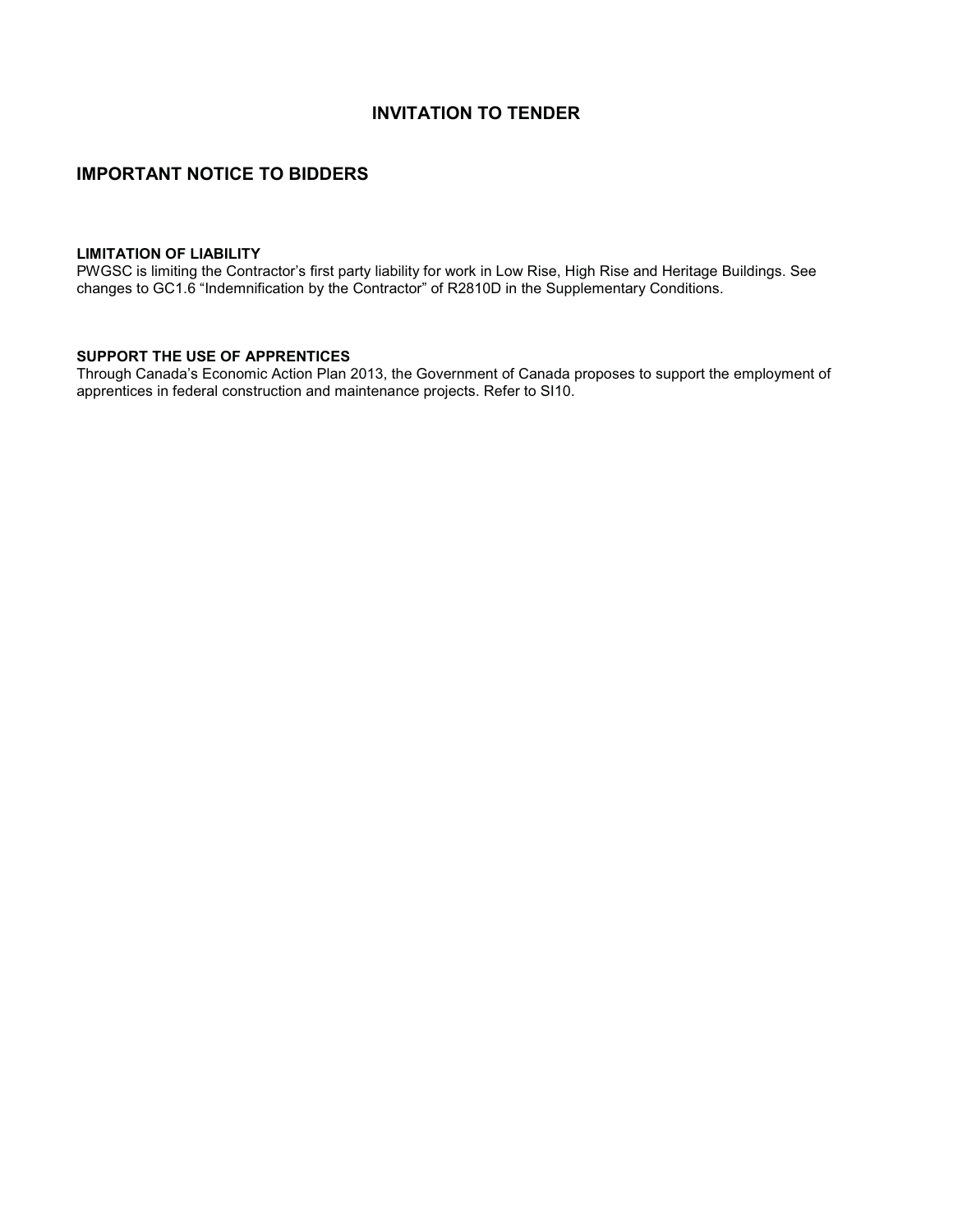# **TABLE OF CONTENTS**

## **SPECIAL INSTRUCTIONS TO BIDDERS (SI)**

- SI01 Integrity Provisions Associated Information<br>SI02 Bid Documents
- SI02 Bid Documents<br>SI03 Enquiries during
- Enquiries during the Solicitation Period
- SI04 Optional Site Visit
- SI05 Revision of Bid
- SI06 Bid Results
- SI07 Insufficient Funding<br>SI08 Bid Validity Period
- **Bid Validity Period**
- SI09 Construction Documents
- SI10 Public Works and Government Services Canada, Apprentice Procurement Initiative
- SI11 Web Sites

### **R2710T GENERAL INSTRUCTIONS - CONSTRUCTION SERVICES - BID SECURITY REQUIREMENTS (GI) (2015-02- 25)**

The following GI's are included by reference and are available at the following Web Site https://buyandsell.gc.ca/policyand-guidelines/standard-acquisition-clauses-and-conditions-manual/5/R

- GI01 Integrity Provisions Bid
- GI02 Completion of Bid
- GI03 Identity or Legal Capacity of the Bidder<br>GI04 Applicable Taxes
- Applicable Taxes
- GI05 Capital Development and Redevelopment Charges<br>GI06 Registry and Pre-gualification of Floating Plant
- Registry and Pre-qualification of Floating Plant
- GI07 Listing of Subcontractors and Suppliers
- GI08 Bid Security Requirements
- GI09 Submission of Bid
- GI10 Revision of Bid<br>GI11 Rejection of Bio
- Rejection of Bid
- GI12 Bid Costs<br>GI13 Procurem
- **Procurement Business Number**
- GI14 Compliance With Applicable Laws
- GI15 Approval of Alternative Materials
- GI16 Performance Evaluation
- GI17 Conflict of Interest-Unfair Advantage

## **SUPPLEMENTARY CONDITIONS (SC)**

- SC01 Security requirements, document safeguarding location
- SC02 Limitation of Liability
- SC03 Insurance Terms

## **CONTRACT DOCUMENTS (CD)**

## **BID AND ACCEPTANCE FORM (BA)**

- BA01 Identification
- BA02 Business Name and Address of Bidder
- BA03 The Offer
- BA04 Bid Validity Period
- BA05 Acceptance and Contract
- BA06 Construction Time
- BA07 Bid Security
- BA08 Signature

## **APPENDIX 1 - HEALTH AND SAFETY**

- **APPENDIX 2 COMPLETE LIST OF EACH INDIVIDUAL WHO ARE CURRENTLY DIRECTORS AND OR OWNER OF THE BIDDER**
- **APPENDIX 3 VOLUNTARY CERTIFICATION TO SUPPORT THE USE OF APPRENTICES**
- **APPENDIX 4 DEPARTMENTAL REPRESENTATIVE'S AUTHORITY**
- **ANNEX A CERTIFICATE OF INSURANCE**
- **ANNEX B VOLUNTARY REPORTS FOR APPRENTICES EMPLOYED DURING THE CONTRACT**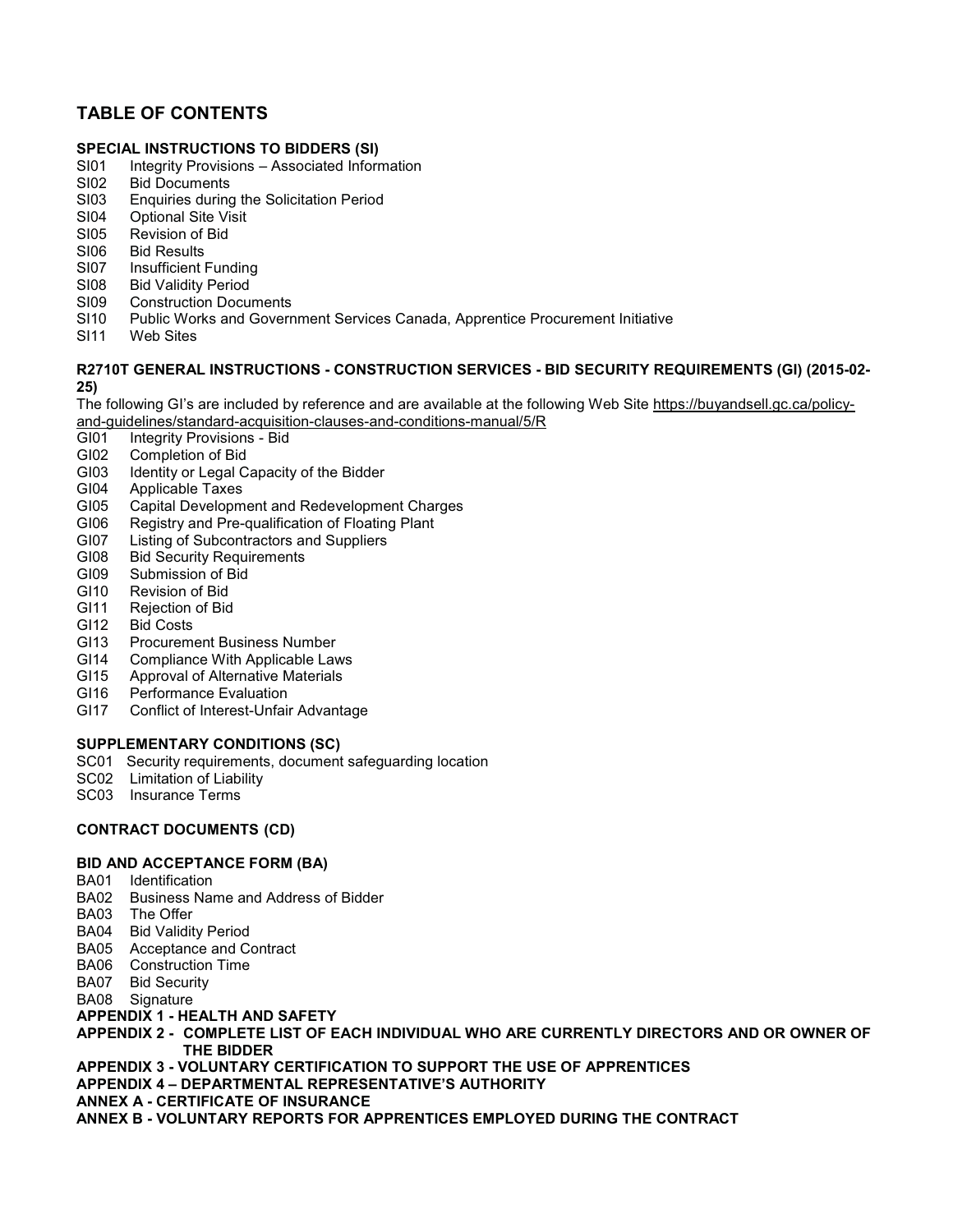# **SPECIAL INSTRUCTIONS TO BIDDERS (SI)**

## **SI01 INTEGRITY PROVISIONS - ASSOCIATED INFORMATION**

By submitting a bid, the Bidder certifies that the Bidder and its Affiliates are in compliance with the provisions as stated in Section GI01 Integrity Provisions - Bid of General Instructions – Construction Services – Bid Security Requirements, R2710T. The associated information required within the Integrity Provisions will assist Canada in confirming that the certifications are true.

### **SI02 BID DOCUMENTS**

- 1. The following are the bid documents:
	- a. Invitation to Tender Page 1;
	- b. Special Instructions to Bidders;
	- c. General Instructions Construction Services Bid Security Requirements R2710T (2015-02-25)
	- d. Clauses & Conditions identified in "Contract Documents";
	- e. Drawings and Specifications;
	- f. Bid and Acceptance Form and related Appendix(s); and
	- g. Any amendment issued prior to solicitation closing.

Submission of a bid constitutes acknowledgement that the Bidder has read and agrees to be bound by these documents.

2. General Instructions - Construction Services - Bid Security Requirements R2710T is incorporated by reference and is set out in the Standard Acquisition Clauses and Conditions (SACC) Manual, issued by Public Works and Government Services Canada (PWGSC). The SACC Manual is available on the PWGSC Web site: Government Services Canada (PWGSC). The SACC https://buyandsell.gc.ca/policy-and-guidelines/standard-acquisition-clauses-and-conditions-manual/5/R

### **SI03 ENQUIRIES DURING THE SOLICITATION PERIOD**

- 1. Enquiries regarding this bid must be submitted in writing to the Contracting Officer named on the Invitation to Tender - Page 1 as early as possible within the solicitation period. Except for the approval of alternative materials as described in GI15 of R2710T, enquiries should be received no later than five (5) calendar days prior to the date set for solicitation closing to allow sufficient time to provide a response. Enquiries received after that time may not result in an answer being provided.
- 2. To ensure consistency and quality of the information provided to Bidders, the Contracting Officer shall examine the content of the enquiry and shall decide whether or not to issue an amendment.
- 3. All enquiries and other communications related to this bid sent throughout the solicitation period are to be directed ONLY to the Contracting Officer named on the Invitation to Tender - Page 1. Failure to comply with this requirement may result in the bid being declared non-responsive.

#### **SI04 OPTIONAL SITE VISIT**

There will be a site visit on June 19, 2015 at 10:30 AM. Interested bidders are to meet at Government of Canada Building, Saskatoon, Saskatchewan 101 22<sup>nd</sup> Street E.

## **SI05 REVISION OF BID**

A bid may be revised by letter or facsimile in accordance with GI10 of R2710T. The facsimile number for receipt of revisions is (780) 497-3510

### **SI06 BID RESULTS**

- 1. A public bid opening will be held in the office designated on the Front Page "Invitation to Tender" for the receipt of bids shortly after the time set for solicitation closing.
- 2. Following solicitation closing, bid results may be obtained by calling at number. (780) 497-3543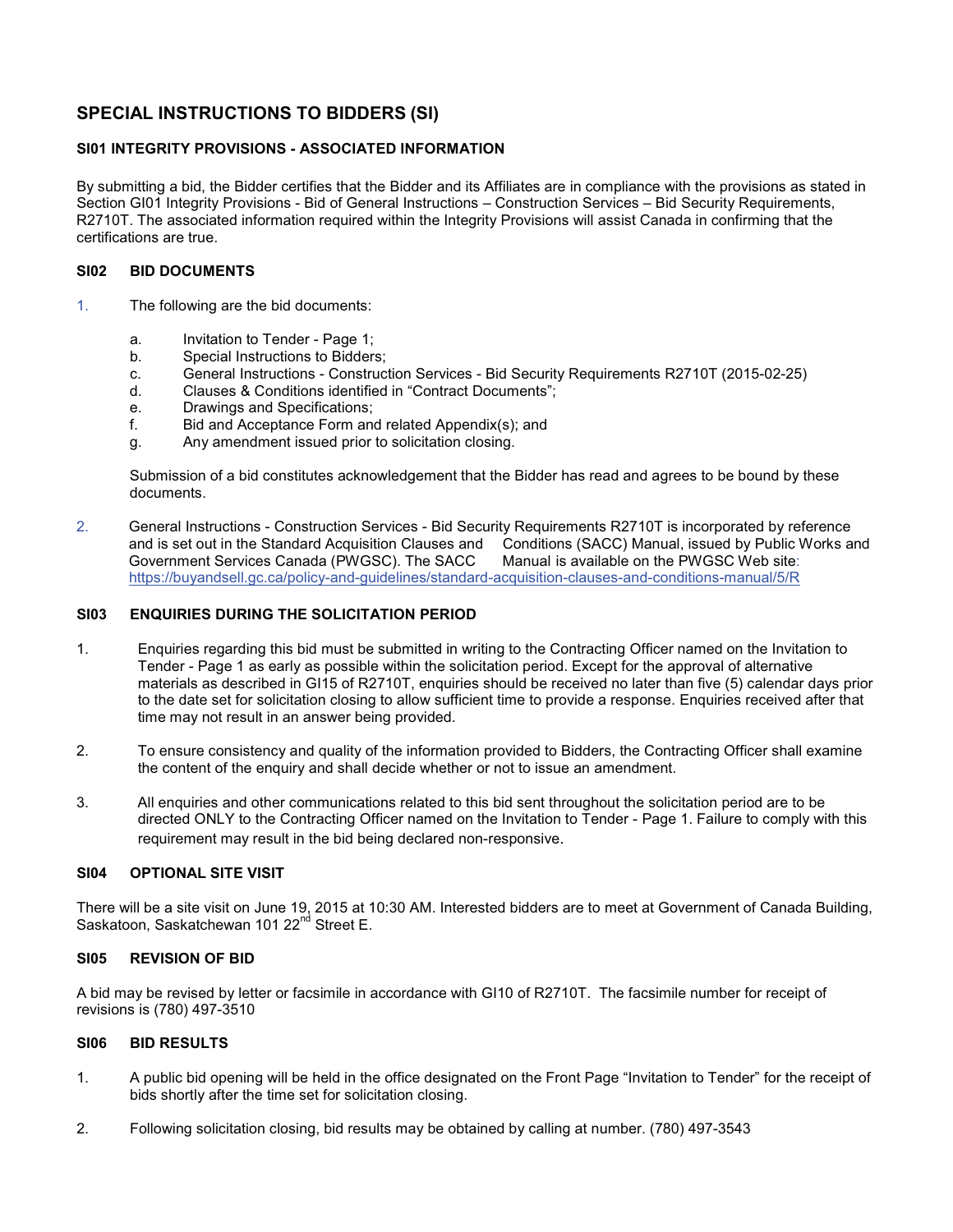## **SI07 INSUFFICIENT FUNDING**

In the event that the lowest compliant bid exceeds the amount of funding allocated for the Work, Canada in its sole discretion may

- a. cancel the solicitation; or
- b. obtain additional funding and award the Contract to the Bidder submitting the lowest compliant bid; and/or
- c. negotiate a reduction in the bid price and/or scope of work of not more than 15% with the Bidder submitting the lowest compliant bid. Should an agreement satisfactory to Canada not be reached, Canada shall exercise option (a) or (b).

### **SI08 BID VALIDITY PERIOD**

- 1. Canada reserves the right to seek an extension to the bid validity period prescribed in BA04 of the Bid and Acceptance Form. Upon notification in writing from Canada, Bidders shall have the option to either accept or reject the proposed extension.
- 2. If the extension referred to in paragraph 1.of SI08 is accepted, in writing, by all those who submitted bids, then Canada shall continue immediately with the evaluation of the bids and its approvals processes.
- 3. If the extension referred to in paragraph 1.of SI08 is not accepted in writing by all those who submitted bids then Canada shall, at its sole discretion, either
	- a. continue to evaluate the bids of those who have accepted the proposed extension and seek the necessary approvals; or
	- b. cancel the invitation to tender.
- 4. The provisions expressed herein do not in any manner limit Canada's rights in law or under GI11 of R2710T.

## **SI09 CONSTRUCTION DOCUMENTS**

The successful Contractor will be provided with one paper copy of the sealed and signed drawings, the specifications and the amendments upon acceptance of the offer. Additional copies, up to a maximum (one), will be provided free of charge upon request by the Contractor. Obtaining more copies shall be the responsibility of the Contractor including costs.

## **SI10 PUBLIC WORKS AND GOVERNMENT SERVICES CANADA APPRENTICE PROCUREMENT INITIATIVE**

- 1. To encourage employers to participate in apprenticeship training, Contractors bidding on construction and maintenance contracts by Public Works and Government Services Canada (PWGSC) are being asked to sign a voluntary certification, signaling their commitment to hire and train apprentices.
- 2. Canada is facing skills shortages across various sectors and regions, especially in the skilled trades. Equipping Canadians with skills and training is a shared responsibility. In Economic Action Plan (EAP) 2013, the Government of Canada made a commitment to support the use of apprentices in federal construction and maintenance contracts. Contractors have an important role in supporting apprentices through hiring and training and are encouraged to certify that they are providing opportunities to apprentices as part of doing business with the Government of Canada.
- 3. Through the Economic Action Plan 2013 and support for training programs, the Government of Canada is encouraging apprenticeships and careers in the skilled trades. In addition, the government offers a tax credit to employers to encourage them to hire apprentices. Information on this tax measure administered by the Canada Revenue Agency can be found at: www.cra-arc.gc.ca. Employers are also encouraged to find out what additional information and supports are available from their respective provincial or territorial jurisdiction.
- 4. Signed certifications (Appendix 3) will be used to better understand contractor use of apprentices on Government of Canada maintenance and construction contracts and may inform future policy and program development.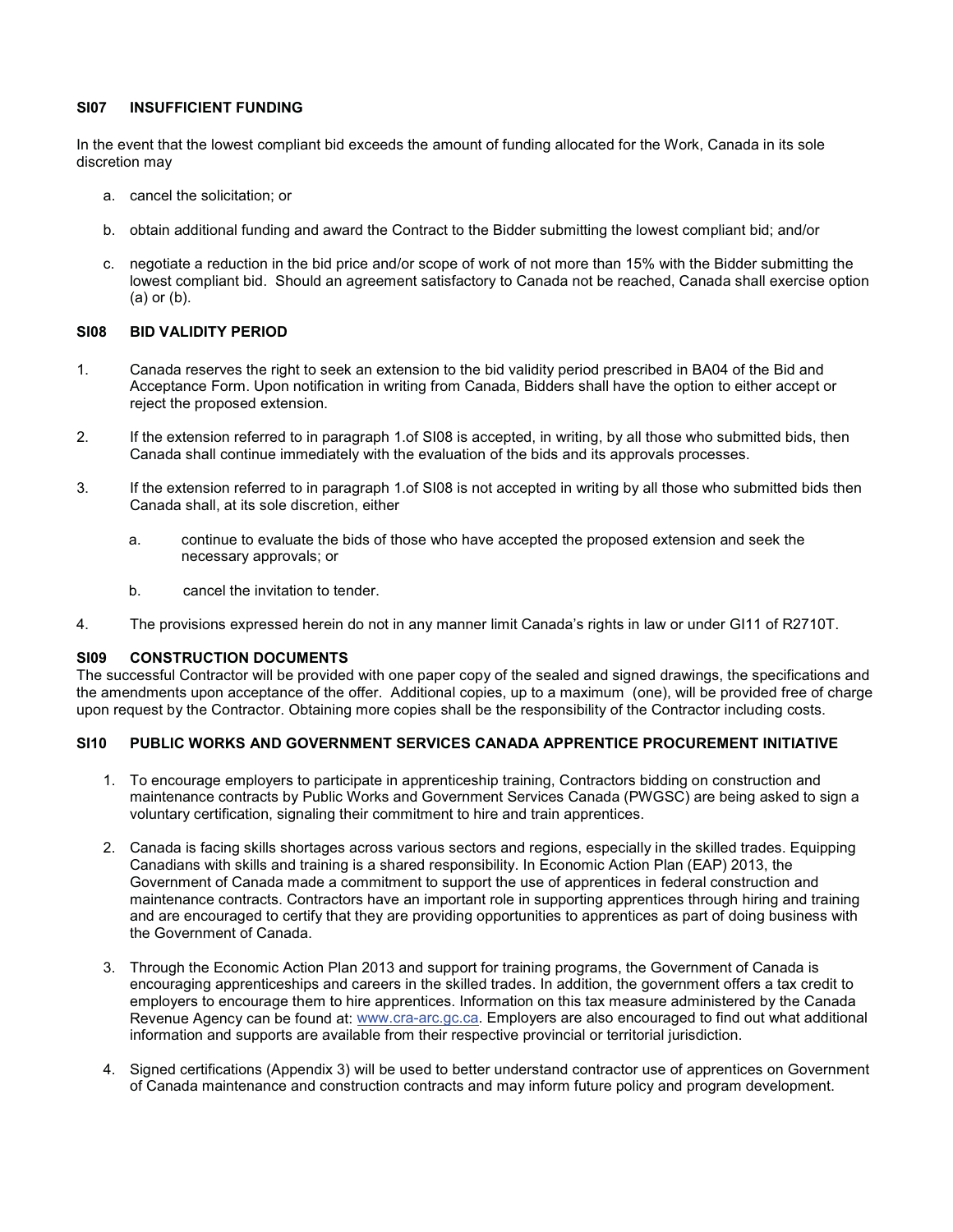5. The Contractor hereby certifies the following:

In order to help meet demand for skilled trades people, the Contractor agrees to use, and require its subcontractors to use, reasonable commercial efforts to hire and train registered apprentices, to strive to fully utilize allowable apprenticeship ratios \* and to respect any hiring requirements prescribed by provincial or territorial statutes

The Contractor hereby consents to this information being collected and held by PWGSC, and Employment and Social Development Canada to support work to gather data on the hiring and training of apprentices in federal construction and maintenance contracts.

To support this initiative, a voluntary certification signaling the Contractor's commitment to hire and train apprentices is available at Appendix 3.

If you accept fill out and sign Appendix 3

\* *The journeyperson-apprentice ratio is defined as the number of qualified/certified journeypersons that an employer must employ in a designated trade or occupation in order to be eligible to register an apprentice as determined by provincial/territorial (P/T) legislation, regulation, policy directive or by law issued by the responsible authority or agency.* 

### **SI11 WEB SITES**

The connection to some of the Web sites in the solicitation documents is established by the use of hyperlinks. The following is a list of the addresses of the Web sites:

Treasury Board Appendix L, Acceptable Bonding Companies http://www.tbs-sct.gc.ca/pol/doc-eng.aspx?id=14494&section=text#appL

Buy and Sell https://www.achatsetventes-buyandsell.gc.ca

Canadian economic sanctions http://www.international.gc.ca/sanctions/index.aspx?lang=eng

Contractor Performance Evaluation Report (Form PWGSC-TPSGC 2913) http://www.tpsgc-pwgsc.gc.ca/app-acq/forms/documents/2913.pdf

Bid Bond (form PWGSC-TPSGC 504) http://www.tpsgc-pwgsc.gc.ca/app-acq/forms/documents/504.pdf

Performance Bond (form PWGSC-TPSGC 505) http://www.tpsgc-pwgsc.gc.ca/app-acq/forms/documents/505.pdf

Labour and Material Payment Bond (form PWGWSC-TPSGC 506) http://www.tpsgc-pwgsc.gc.ca/app-acq/forms/documents/506.pdf

Standard Acquisition Clauses and Conditions (SACC) Manual https://buyandsell.gc.ca/policy-and-guidelines/standard-acquisition-clauses-and-conditions-manual/5/R

PWGSC, Industrial Security Services http://ssi-iss.tpsgc-pwgsc.gc.ca/index-eng.html

PWGSC, Code of Conduct and Certifications http://www.tpsgc-pwgsc.gc.ca/app-acq/cndt-cndct/index-eng.html

PWGSC Consent to a Criminal Record Verification (PWGSC-TPSGC 229) http://www.tpsgc-pwgsc.gc.ca/app-acq/forms/documents/229.pdf

Construction and Consultant Services Contract Administration Forms Real Property Contracting http://www.tpsgc-pwgsc.gc.ca/app-acq/forms/formulaires-forms-eng.html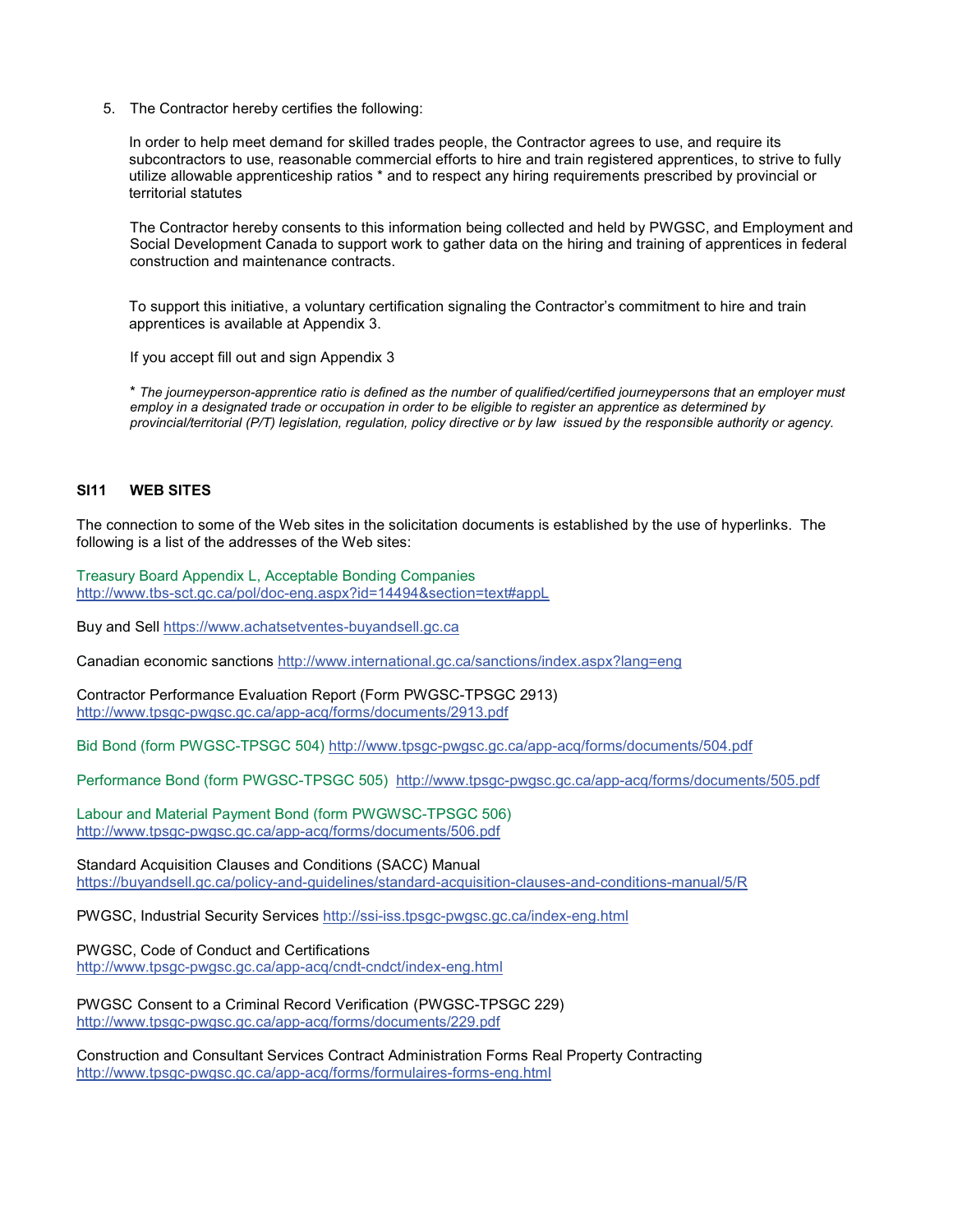# **SUPPLEMENTARY CONDITIONS (SC)**

### **SC01 SECURITY REQUIREMENTS, DOCUMENT SAFEGUARDING LOCATION**

There is no security requirement applicable to this Contract.

## **SC02 LIMITATION OF LIABILITY**

GC1.6 of R2810D is deleted and replaced with the following:

GC1.6 Indemnification by the Contractor

- 1. The Contractor shall indemnify and save Canada harmless from and against all claims, demands, losses, costs, damages, actions, suits, or proceedings whether in respect to losses suffered by Canada or in respect of claims by any third party, brought or prosecuted and in any manner based upon, arising out of, related to, occasioned by, or attributable to the activities of the Contractor in performing the Work, provided such claims are caused by the negligent or deliberate acts or omissions of the Contractor, or those for whom it is responsible at law.
- 2. The Contractor's obligation to indemnify Canada for losses related to first party liability shall be limited to:
	- a. In respect to each loss for which insurance is to be provided pursuant to the insurance requirements of the Contract, the Commercial General Liability insurance limit for one occurrence as referred to in the insurance requirements of the Contract .
	- b. In respect to losses for which insurance is not required to be provided in accordance with the insurance requirements of the Contract, the greater of the Contract Amount or \$5,000,000, but in no event shall the sum be greater than \$20,000,000.

The limitation of this obligation shall be exclusive of interest and all legal costs and shall not apply to any infringement of intellectual property rights or any breach of warranty obligations.

- 3. The Contractor's obligation to indemnify Canada for losses related to third party liability shall have no limitation and shall include the complete costs of defending any legal action by a third party. If requested by Canada, the Contractor shall defend Canada against any third party claims.
- 4. The Contractor shall pay all royalties and patent fees required for the performance of the Contract and, at the Contractor's expense, shall defend all claims, actions or proceedings against Canada charging or claiming that the Work or any part thereof provided or furnished by the Contractor to Canada infringes any patent, industrial design, copyright trademark, trade secret or other proprietary right enforceable in Canada.
	- 5. Notice in writing of a claim shall be given within a reasonable time after the facts, upon which such claim is based, became known.

## **SC03 INSURANCE TERMS**

- 1) Insurance Contracts
	- (a) The Contractor must, at the Contractor's expense, obtain and maintain insurance contracts in accordance with the requirements of the Certificate of Insurance. Coverage must be placed with an Insurer licensed to carry out business in Canada.
	- (b) Compliance with the insurance requirements does not release the Contractor from or reduce its liability under the Contract. The Contractor is responsible for deciding if additional insurance coverage is necessary to fulfill its obligation under the Contract and to ensure compliance with any applicable law. Any additional insurance coverage is at the Contractor's expense, and for its own benefit and protection.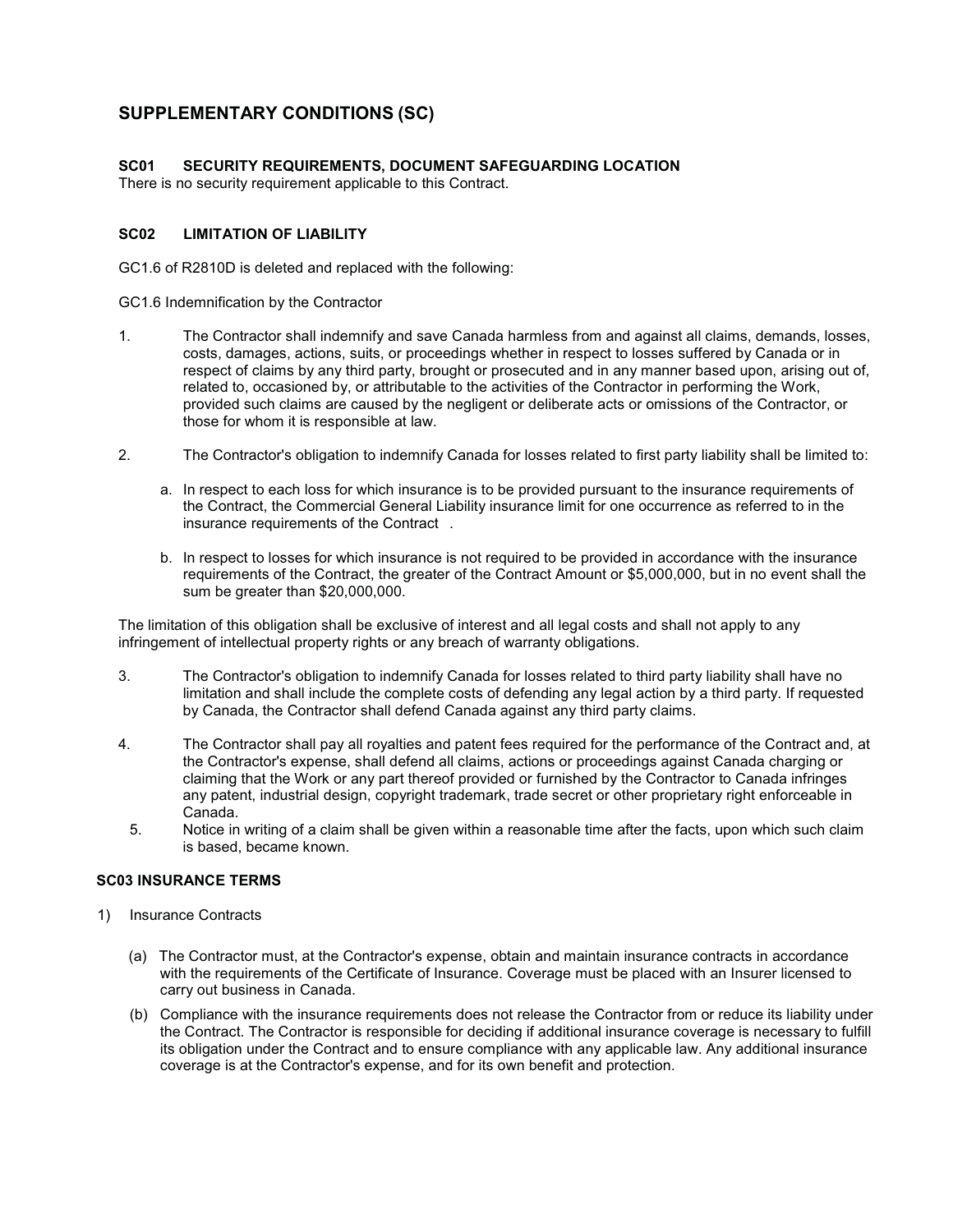- 2) Period of Insurance
	- (a) The policies required in the Certificate of Insurance must be in force from the date of contract award and be maintained throughout the duration of the Contract.
	- (b) The Contractor must be responsible to provide and maintain coverage for Products/Completed Operations hazards on its Commercial General Liability insurance policy, for a period of six (6) years beyond the date of the Certificate of Substantial Performance.
- 3) Proof of Insurance
	- (a) Before commencement of the Work, and no later than thirty (30) days after acceptance of its bid, the Contractor must deposit with Canada a Certificate of Insurance on the form attached herein.
	- (b) Upon request by Canada, the Contractor must provide originals or certified true copies of all contracts of insurance maintained by the Contractor pursuant to the Certificate of Insurance.
- 4) Insurance Proceeds

In the event of a claim, the Contractor must, without delay, do such things and execute such documents as are necessary to effect payment of the proceeds.

5) Deductible

The payment of monies up to the deductible amount made in satisfaction of a claim must be borne by the Contractor.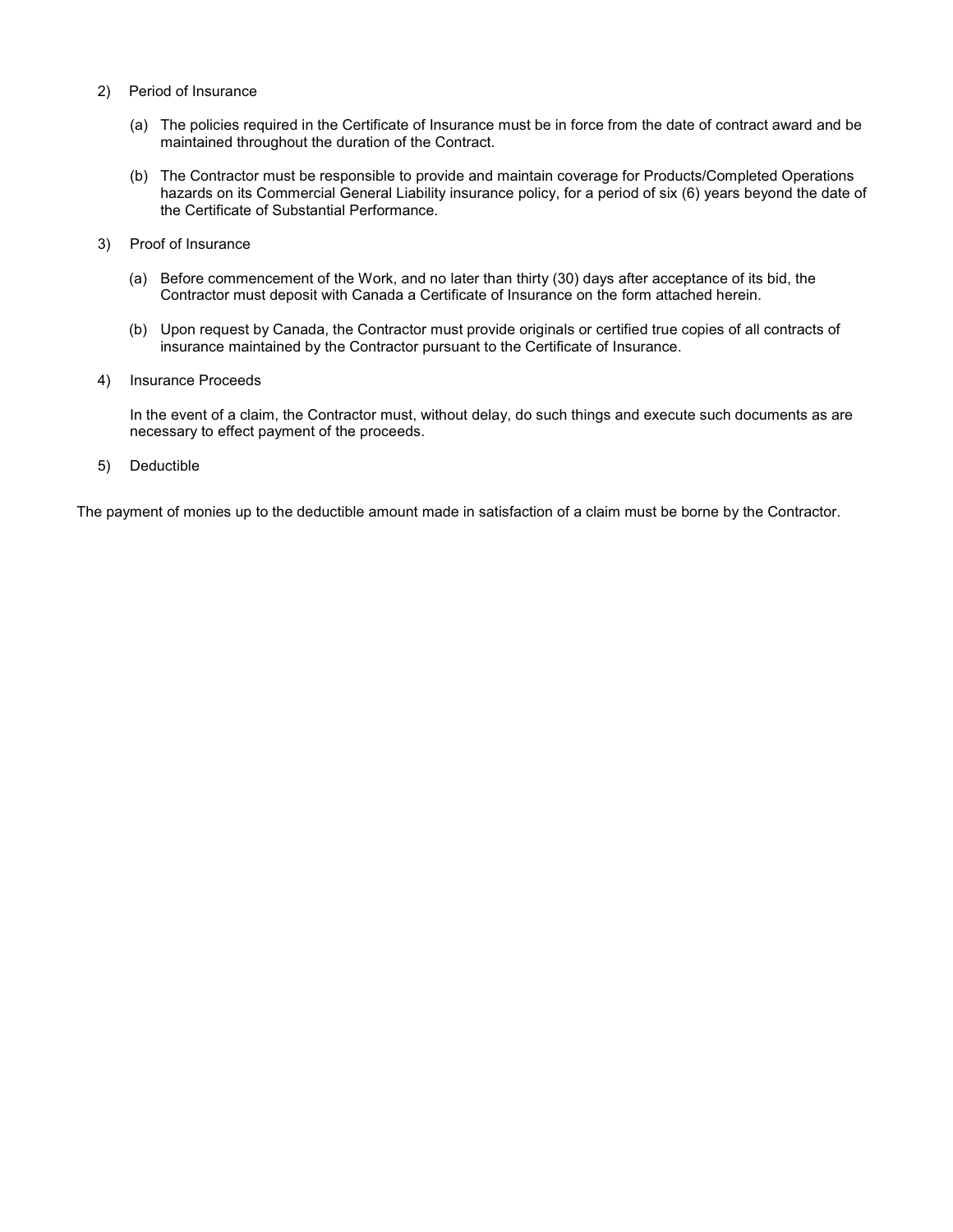# **CONTRACT DOCUMENTS (CD)**

- 1. The following are the contract documents:
	- a. Contract Page when signed by Canada;
	- b. Duly completed Bid and Acceptance Form and any Appendices attached thereto;
	- c. Drawings and Specifications;
	- d. General Conditions and clauses GC1 General Provisions – Construction Services R2810D (2015-04-01);<br>GC2 Administration of the Contract R2820D (2015-02-25); GC2 Administration of the Contract **R2820D** (2015-02-25);<br>GC3 Execution and Control of the Work R2830D (2015-02-25); GC3 Execution and Control of the Work <br>GC4 Protective Measures <br>R2840D (2008-05-12); GC4 Protective Measures **R2840D** GC5 Terms of Payment **R2850D** (2015-02-25); GC6 Delays and Changes in the Work R2860D (2013-04-25); GC7 Default, Suspension or Termination of Contract R2870D (2008-05-12); GC8 Dispute Resolution **COVID-001** 2015-04-01); GC9 Contract Security **Contract Security** COS 26 and R2890D (2014-06-26); GC10 Insurance R2900D (2008-05-12);<br>Allowable Costs for Contract Changes Under GC6.4.1 R2950D (2015-02-25); Allowable Costs for Contract Changes Under GC6.4.1 R2950D (2015-02-25); Supplementary Conditions
	- e. Any amendment issued or any allowable bid revision received before the date and time set for solicitation
	- f. Any amendment incorporated by mutual agreement between Canada and the Contractor before acceptance of the bid; and
	- g. Any amendment or variation of the contract documents that is made in accordance with the General Conditions.
- 2. The documents identified by title, number and date above are incorporated by reference and are set out in the Standard Acquisition Clauses and Conditions (SACC) Manual, issued by Public Works and Government Services Canada (PWGSC). The SACC Manual is available on the PWGSC Web site: https://buyandsell.gc.ca/policy-and-guidelines/standard-acquisition-clauses-and-conditions-manual
- 3. The language of the contract documents is the language of the Bid and Acceptance Form submitted.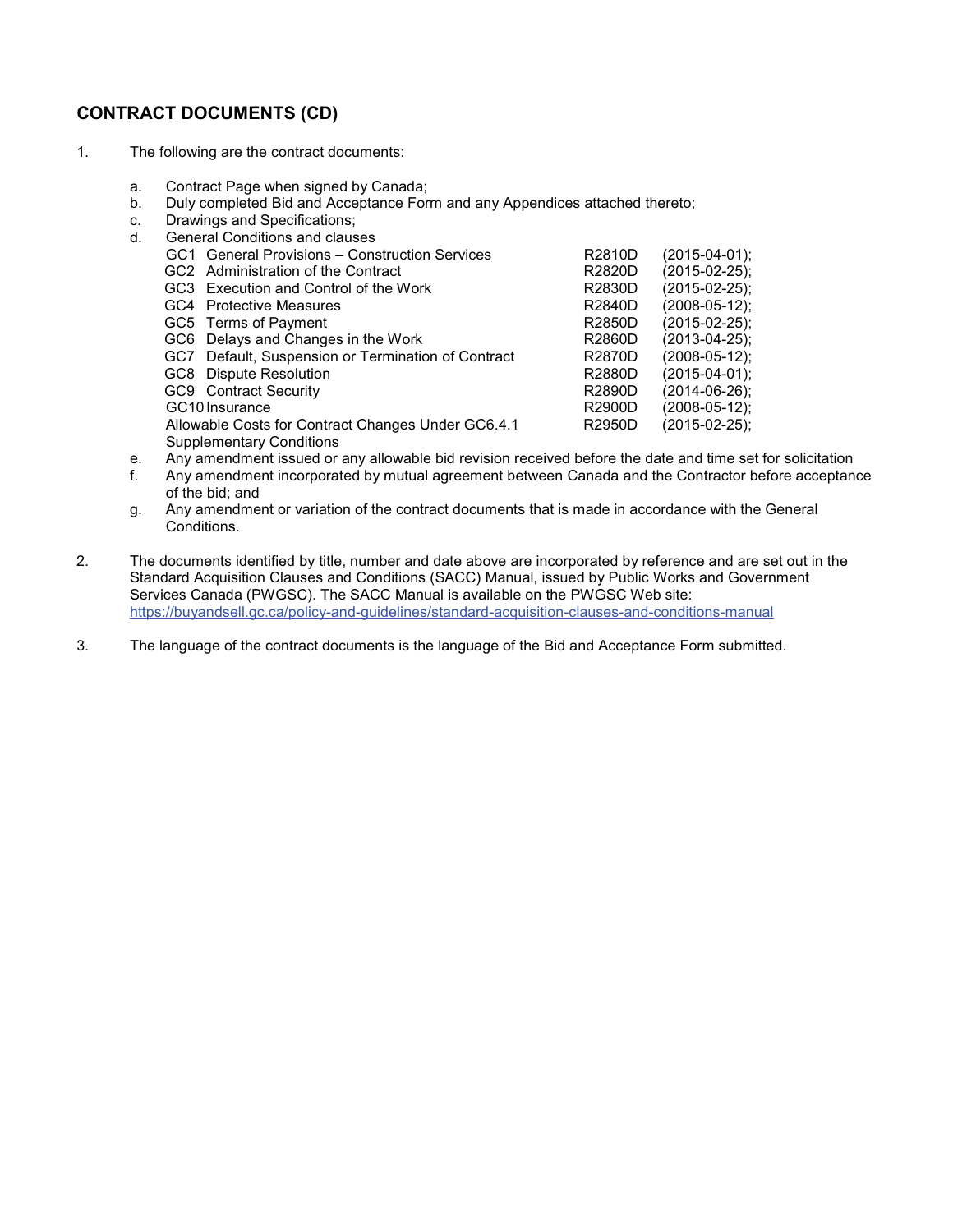## **BID AND ACCEPTANCE FORM (BA)**

## **BA01 IDENTIFICATION**

Western Economic Development Saskatoon Government of Canada Building Fit-Up Project #R.068513

Government of Canada Building (GOCB), Saskatoon, Saskatchewan 101 22<sup>nd</sup> Street E, Saskatoon, SK Area of Work: 616 M2

## **BA02 BUSINESS NAME AND ADDRESS OF BIDDER**

Name: \_\_\_\_\_\_\_\_\_\_\_\_\_\_\_\_\_\_\_\_\_\_\_\_\_\_\_\_\_\_\_\_\_\_\_\_\_\_\_\_\_\_\_\_\_\_\_\_\_\_\_\_\_\_\_\_\_\_\_\_\_\_\_\_\_\_\_\_\_\_\_\_\_\_\_\_ Address: \_\_\_\_\_\_\_\_\_\_\_\_\_\_\_\_\_\_\_\_\_\_\_\_\_\_\_\_\_\_\_\_\_\_\_\_\_\_\_\_\_\_\_\_\_\_\_\_\_\_\_\_\_\_\_\_\_\_\_\_\_\_\_\_\_\_\_\_\_\_\_\_\_\_\_\_

Telephone: The contract of the state of the Fax: The PBN:  $\overline{P}$ BN:

## **BA03 THE OFFER**

The Bidder offers to Canada to perform and complete the Work for the above named project in accordance with the Bid Documents for the Total Bid Amount of

|  | excluding applicable taxe(s). |
|--|-------------------------------|
|  |                               |

(amount in numbers)

### **BA04 BID VALIDITY PERIOD**

The bid shall not be withdrawn for a period of (thirty) [ 30 ] days following the date of solicitation closing.

## **BA05 ACCEPTANCE AND CONTRACT**

Upon acceptance of the Contractor's offer by Canada, a binding Contract shall be formed between Canada and the Contractor. The documents forming the Contract shall be the contract documents identified in Contract Documents (CD).

## **BA06 CONSTRUCTION TIME**

The Contractor shall perform and complete the Work within eighteen [18] weeks from the date of notification of acceptance of the offer.

#### **BA07 BID SECURITY**

The Bidder is enclosing bid security with its bid in accordance with GI08 - Bid Security Requirements of R2710T - General Instructions - Construction Services - Bid Security Requirements.

## **BA08 SIGNATURE**

Name and title of person authorized to sign on behalf of Bidder (Type or print)

 $\overline{a}$ Signature Date Date

 $\overline{a}$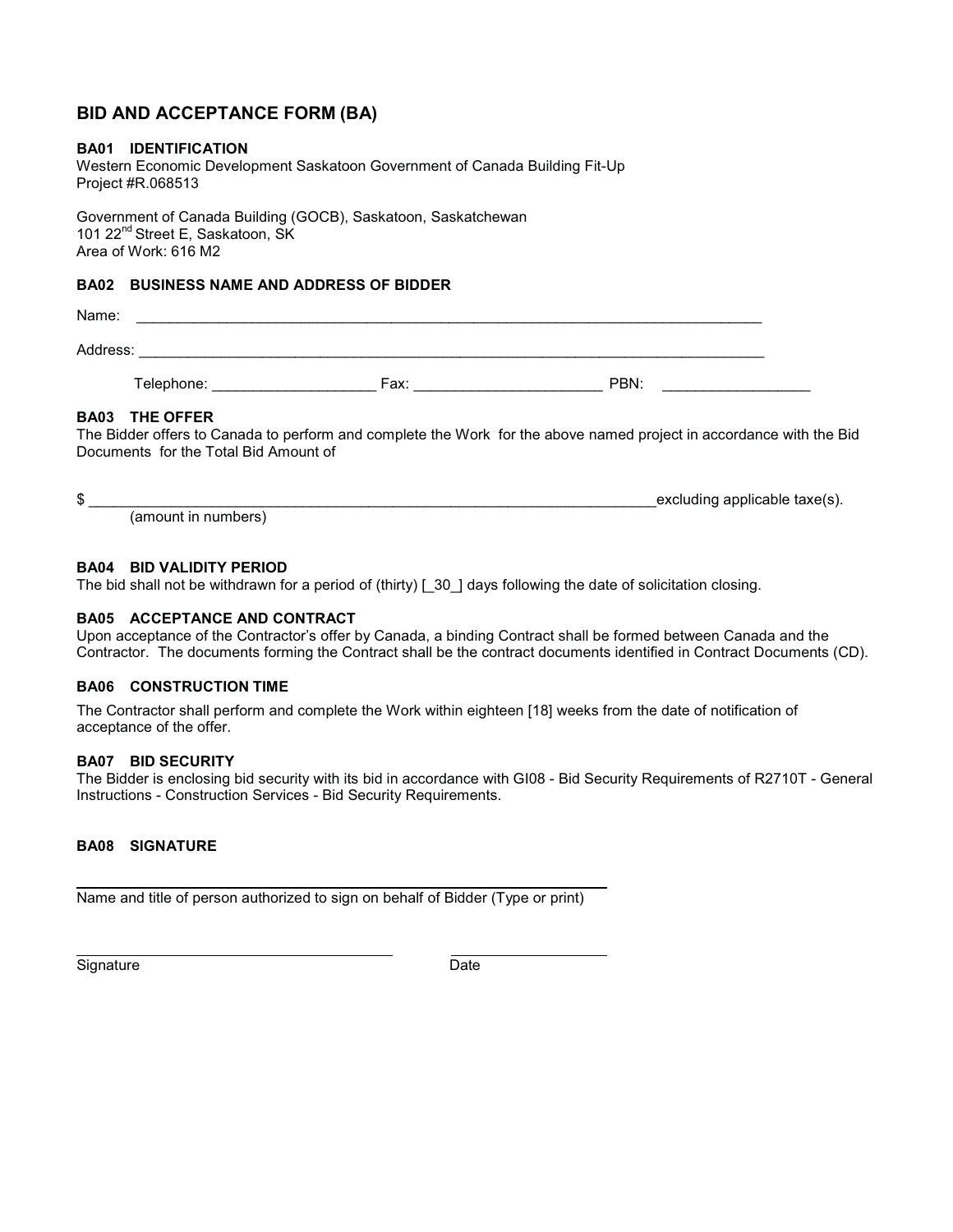## **Appendix 1**

## **MANDATORY HEALTH AND SAFETY -** *for Work in the Province of* Saskatchewan

## **1.) SPECIAL INSTRUCTIONS TO BIDDERS (SI)**:

## **SI12 WCB AND SAFETY PROGRAM**

- 1. The recommended Bidder shall provide to the Contracting Authority, prior to Contract award:
	- 1.1 a Workers Compensation Board Statement of Injury Cost Supplement *Saskatchewan*, or equivalent documentation from another jurisdiction;
	- 1.2 a Workers Compensation Board letter of good standing, also listing covered Directors, Principals, Proprietor(s) or Partners who will be or who are anticipated to be present on the work site(s), or equivalent documentation from another jurisdiction; and
	- 1.3 a Certificate of Recognition (COR) or Registered Safety Plan (RSP). A health and safety policy and program, as required by other provincial/territorial Occupational Health and Safety Acts, will be acceptable in lieu of a COR or RSP.
- 2. The recommended Bidder shall deliver all of the above documents to the Contracting Authority on or before the date stated (usually 3-5 days after notification) by the Contracting Authority. Failure to comply with the request may result in the bid being declared non-compliant.

## **2.) SUPPLEMENTARY CONDITIONS (SC)**:

### **SC03 Workplace Safety and Health**

### 1. EMPLOYER/CONTRACTOR

- 1.1 The Contractor shall, for the purposes of the Workplace Safety and Health Act and Regulations, Saskatchewan, and for the duration of the Work:
	- 1.1.1 act as the Employer, where there is only one employer on the work site, in accordance with the Authority Having Jurisdiction;
	- 1.1.2 assume the role of Contractor, where there are two or more employers involved in work at the same time and space at the work site, in accordance with the Authority Having Jurisdiction; and
	- 1.1.3 agree, in the event of two or more Contractors working at the same time and space at the work site, without limiting the General Conditions, to Canada's order \* to:
		- 1.1.3.1 assume, as the Contractor, the responsibility for Canada's other Contractor(s); or
		- 1.1.3.2 accept that Canada's other Contractor is Contractor and conform to that Contractor's Site Specific Health and Safety Plan.

*\* "order" definition: after contract award, Contractor is ordered by a Change Order*

## 2. SUBMITTALS

- 2.1 The Contractor shall provide to Canada:
	- 2.1.1 prior to the pre-construction meeting, a transmittal and copy of a completed Notice of Project form PWGSC - TPSGC 458 (form will be provided to the proposed contractor prior to award), as sent to the Authority Having Jurisdiction (AHJ); and
	- 2.1.2 prior to commencement of work and without limiting the terms of the General Conditions:
		- 2.1.2.1 copies of all other necessary permits, notifications and related documents as called for in the scope of work/specifications and/or by the AHJ; and
		- 2.1.2.2 a site specific Health and Safety Plan as requested.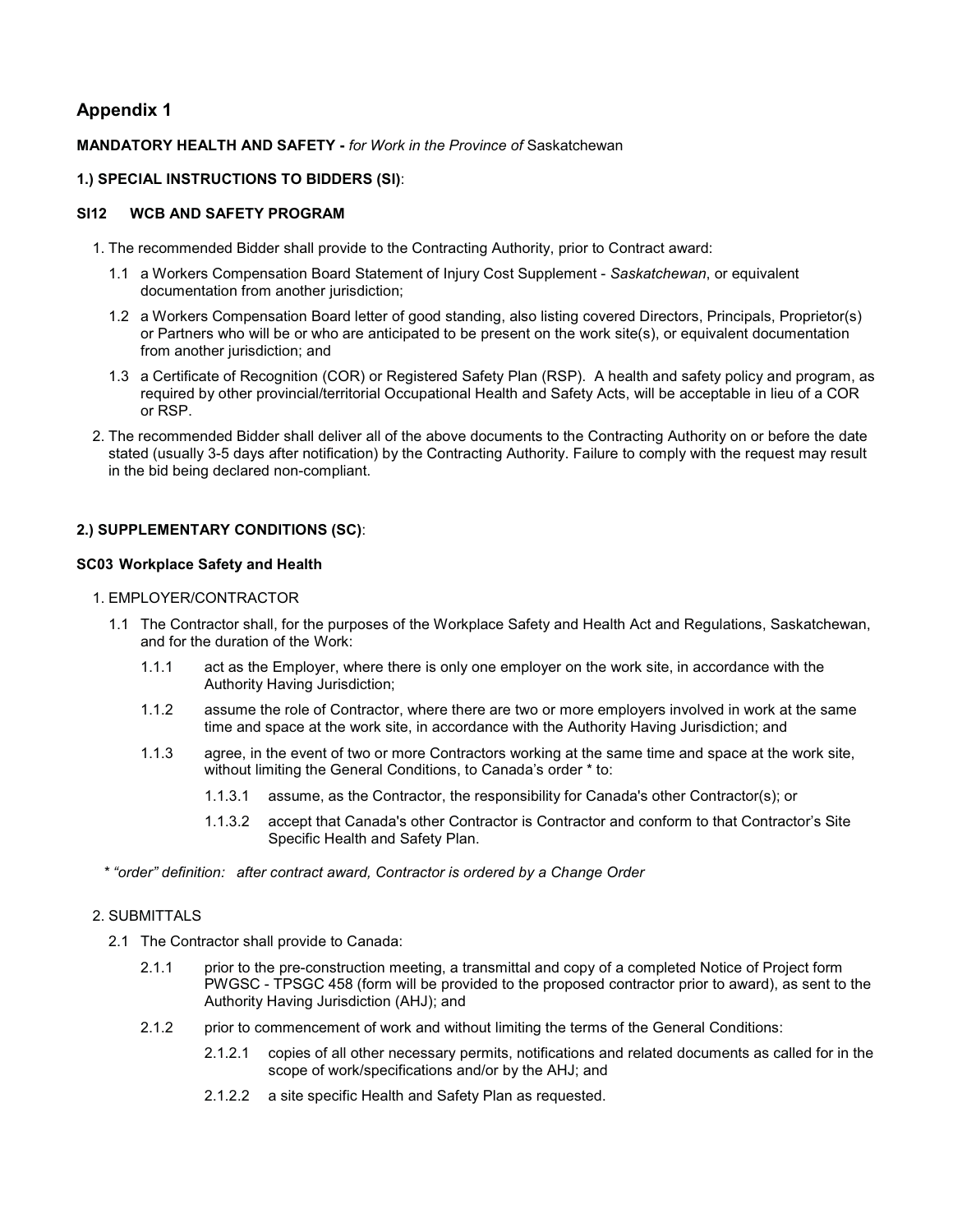*NOTE: Please do not include any forms that include personal 3rd party information such as the names of the contractor's employees and their related claims information.*

## 3. LABOUR AUTHORITY CONTACT*:*

#### 3. LABOUR AUTHORITY CONTACT*:*

*The contact below represents the Labour Authority in the jurisdiction (AHJ). They are not representatives of the Workers Compensation.* 

Do not contact the people referenced below for issues pertaining to WCB or WCB Clearances. Those queries must be directed specifically to the WCB, and where the WCB has both a Labour and Compensation component, WCB issues must be directed to the Compensation/Employer Services sections.

| <b>SASKATCHEWAN South</b>               | <b>SASKATCHEWAN North</b>               |
|-----------------------------------------|-----------------------------------------|
| Saskatchewan Labour                     | Saskatchewan Labour                     |
| Occupational Health and Safety Division | Occupational Health and Safety Division |
| 6th Floor, 1870 Albert Street           | 122 - 3rd Avenue North                  |
| Regina, SK, S3P 3V7                     | Saskatoon, SK, S7K 2H6                  |
| Attention: Chief Safety Southern Region | Attention: Chief Safety Northern Region |
| Telephone: (306) 787-4481               | Telephone: (306) 933-5050               |
| Facsimile: (306) 787-2208               | Facsimile: (306) 933-7337               |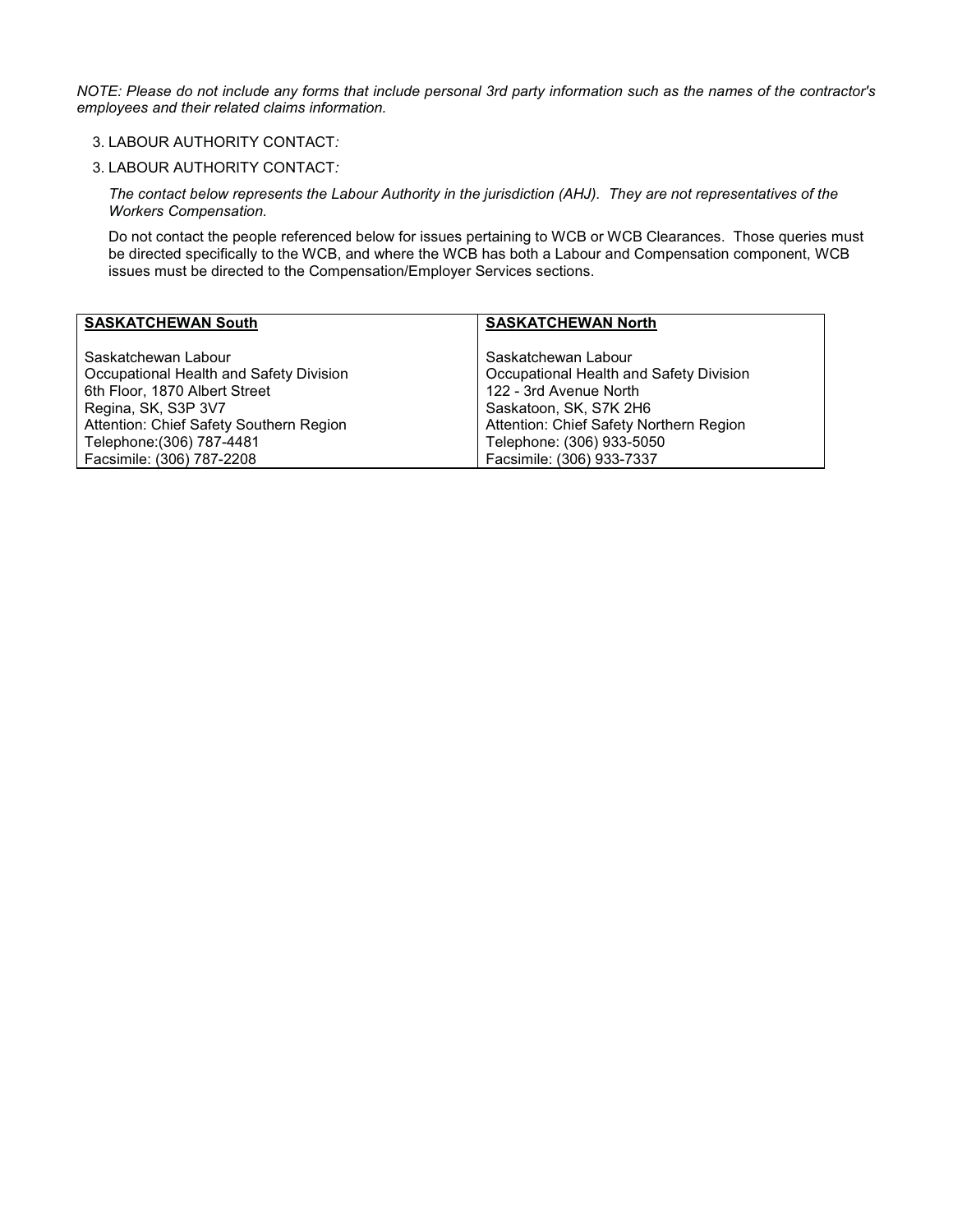## APPENDIX 2 - COMPLETE LIST OF EACH INDIVIDUAL WHO ARE CURRENTLY DIRECTORS AND OR OWNER OF THE BIDDER

## **NOTE TO BIDDERS WRITE DIRECTOR'S AND OR OWNERS SURNAMES AND GIVEN NAMES**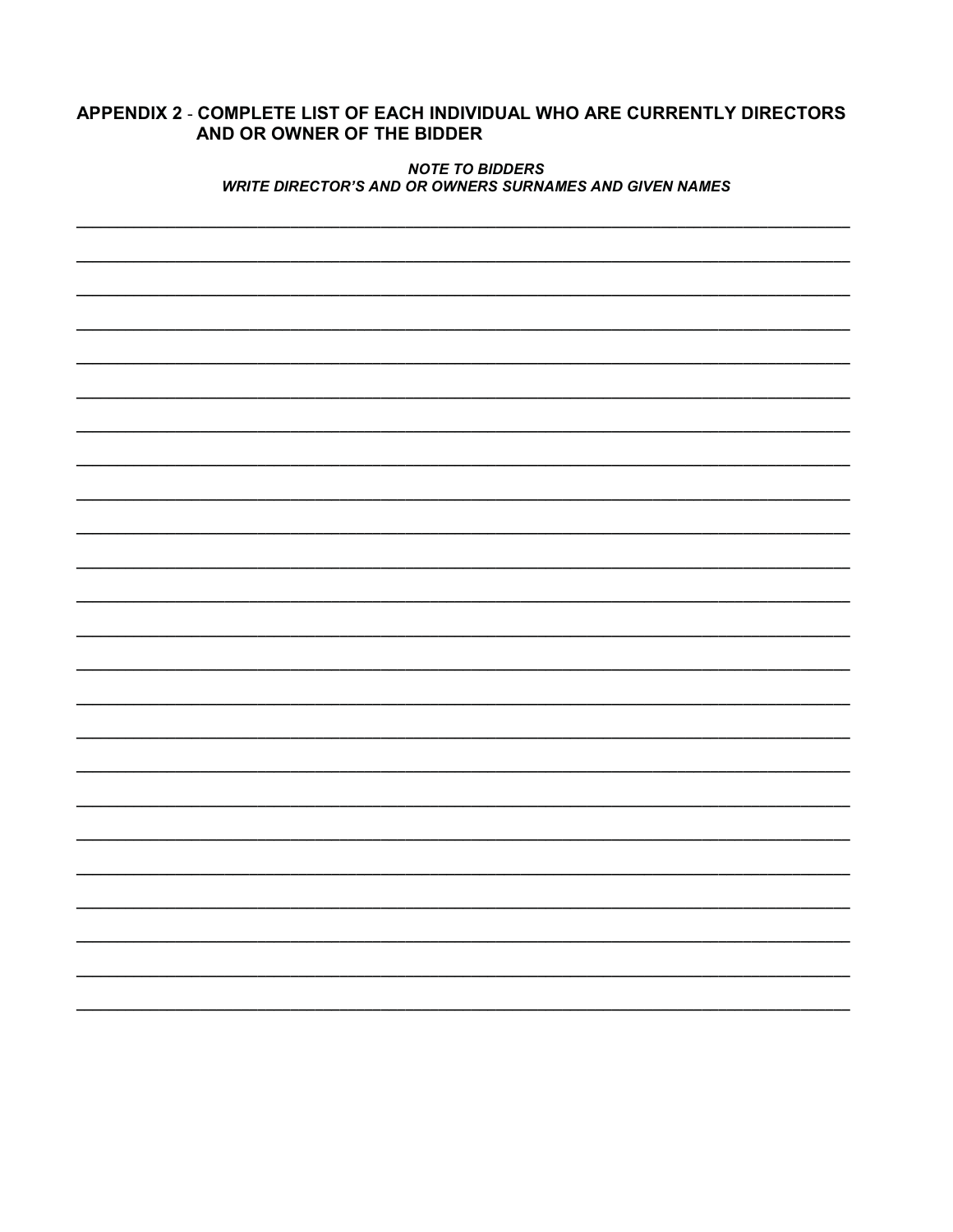# APPENDIX 3 - VOLUNTARY CERTIFICATION TO SUPPORT THE USE OF APPRENTICES

Note; The contractor will be asked to fill out a report every six months or at project completion as per sample "Voluntary Reports for Apprentices Employed during the Contract" provided at Annex B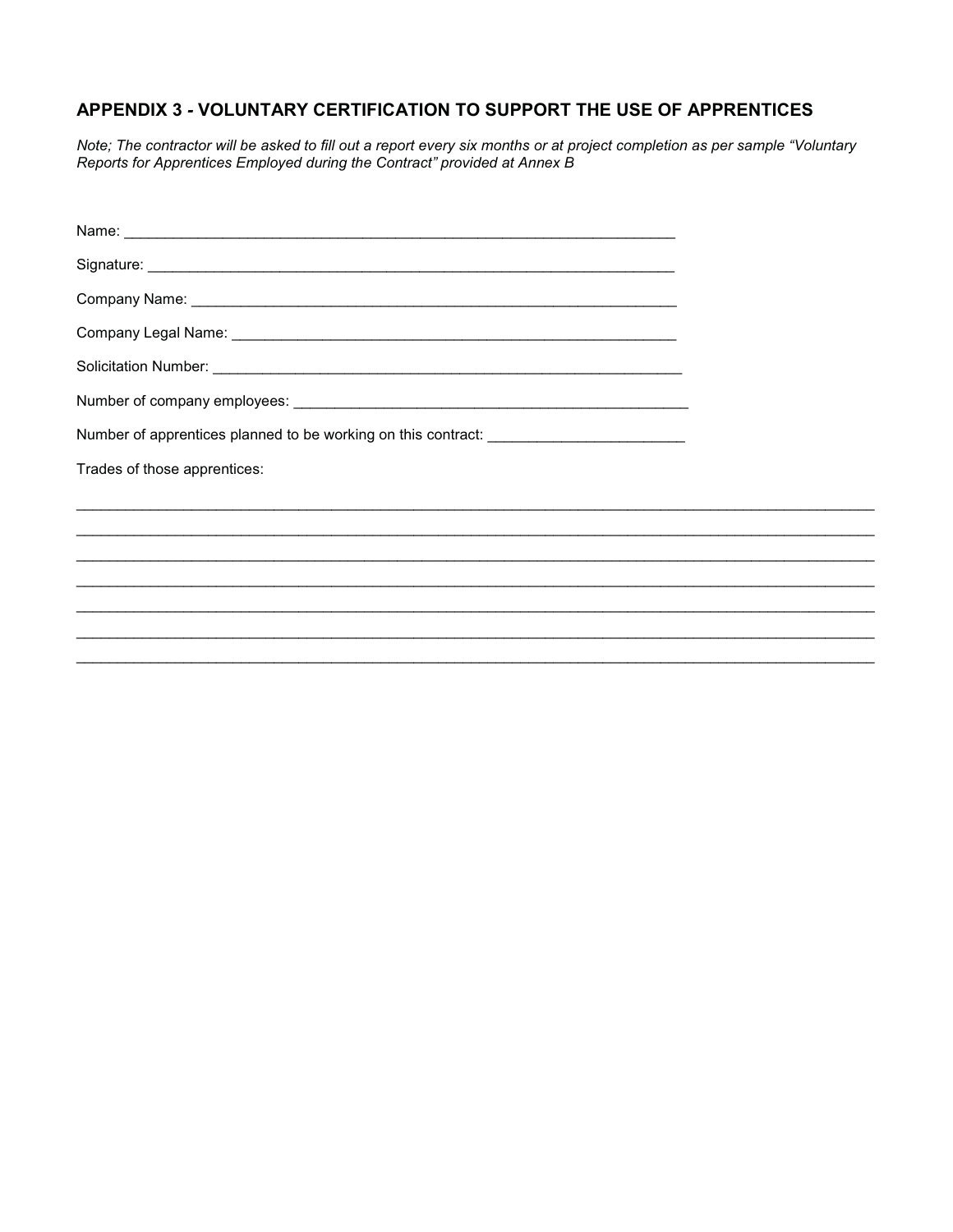# APPENDIX 4 - DEPARTMENTAL REPRESENTATIVE'S AUTHORITY

## TO BE PROVIDED AT CONTRACT AWARD.

| Contracting Authority is:         |
|-----------------------------------|
|                                   |
|                                   |
|                                   |
|                                   |
| Telephone : ____- ____- _______   |
|                                   |
|                                   |
| Technical Authority is:           |
|                                   |
|                                   |
|                                   |
|                                   |
| Telephone : _____- _____- _______ |
|                                   |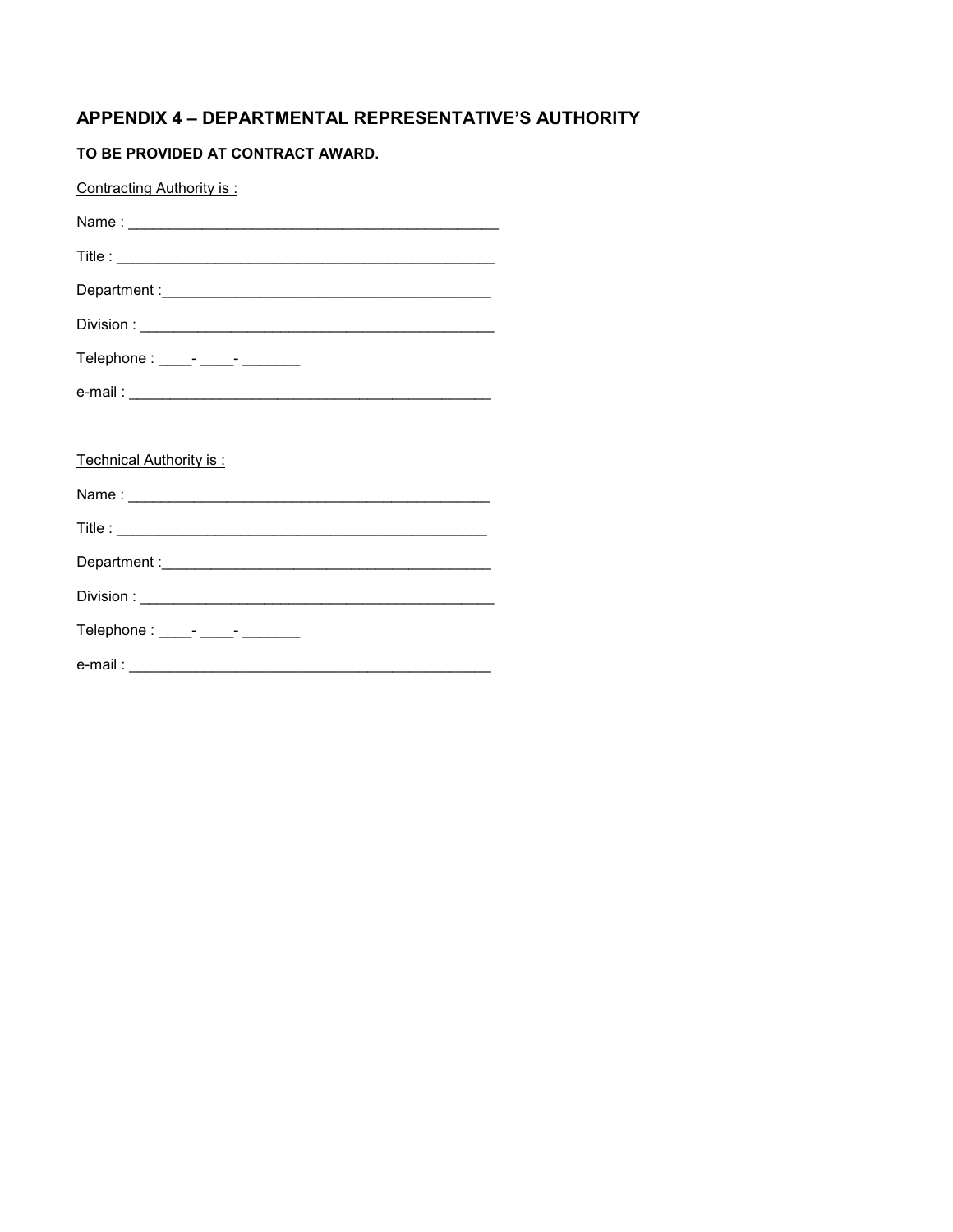# **ANNEX A - CERTIFICATE OF INSURANCE** (Not required at solicitation closing)

| Travaux publics et                                                                                                                                                                                                                                                                                               | <b>CLIVIII IOATE OF INOURANCE</b> (NOTICQUIICU de SOIIGRADIT GIOSING)<br>Public Works and |                            |                         |                   |                                |                                             | <b>CERTIFICATE OF INSURANCE</b><br>Page 1 of 2 |
|------------------------------------------------------------------------------------------------------------------------------------------------------------------------------------------------------------------------------------------------------------------------------------------------------------------|-------------------------------------------------------------------------------------------|----------------------------|-------------------------|-------------------|--------------------------------|---------------------------------------------|------------------------------------------------|
| Services gouvernementaux<br>Canada                                                                                                                                                                                                                                                                               | <b>Government Services</b><br>Canada                                                      |                            |                         |                   |                                |                                             |                                                |
| Description and Location of Work<br><b>WED Saskatoon GOCB Fit-Up</b>                                                                                                                                                                                                                                             |                                                                                           |                            |                         |                   |                                | Contract No.                                |                                                |
|                                                                                                                                                                                                                                                                                                                  |                                                                                           |                            |                         |                   |                                | Project No.<br>R.068513                     |                                                |
| Name of Insurer, Broker or Agent                                                                                                                                                                                                                                                                                 |                                                                                           | Address (No., Street)      |                         | City              | Province                       | Postal Code                                 |                                                |
| Name of Insured (Contractor)                                                                                                                                                                                                                                                                                     |                                                                                           | Address (No., Street)      |                         | City              |                                | Province                                    | Postal Code                                    |
| <b>Additional Insured</b>                                                                                                                                                                                                                                                                                        |                                                                                           |                            |                         |                   |                                |                                             |                                                |
| Her Majesty the Queen in Right of Canada as represented by the Minister of Public Works and Government Services                                                                                                                                                                                                  |                                                                                           |                            |                         |                   |                                |                                             |                                                |
| Type of Insurance                                                                                                                                                                                                                                                                                                | <b>Insurer Name</b><br>and Policy Number                                                  | Inception<br>Date<br>D/M/Y | Expiry<br>Date<br>D/M/Y |                   |                                | Limits of Liability                         |                                                |
| Commercial                                                                                                                                                                                                                                                                                                       |                                                                                           |                            |                         | Per<br>Occurrence | Annual<br>General<br>Aggregate | \$<br><b>Completed Operations Aggregate</b> |                                                |
| General<br>Liability                                                                                                                                                                                                                                                                                             |                                                                                           |                            |                         | \$                | \$                             |                                             |                                                |
| <b>Umbrella/Excess</b><br>Liability                                                                                                                                                                                                                                                                              |                                                                                           |                            |                         | \$                | \$                             | \$                                          |                                                |
| <b>Builder's Risk /</b><br><b>Installation Floater</b>                                                                                                                                                                                                                                                           |                                                                                           |                            |                         | \$                |                                |                                             |                                                |
|                                                                                                                                                                                                                                                                                                                  |                                                                                           |                            |                         |                   |                                |                                             |                                                |
|                                                                                                                                                                                                                                                                                                                  |                                                                                           |                            |                         |                   |                                |                                             |                                                |
| I certify that the above policies were issued by insurers in the course of their Insurance business in Canada, are currently in force and<br>include the applicable insurance coverage's stated on page 2 of this Certificate of Insurance, including advance notice of cancellation /<br>reduction in coverage. |                                                                                           |                            |                         |                   |                                |                                             |                                                |
|                                                                                                                                                                                                                                                                                                                  |                                                                                           |                            |                         |                   |                                |                                             |                                                |
| Name of person authorized to sign on behalf of Insurer(s) (Officer, Agent, Broker)<br>Telephone number                                                                                                                                                                                                           |                                                                                           |                            |                         |                   |                                |                                             |                                                |
|                                                                                                                                                                                                                                                                                                                  |                                                                                           |                            |                         |                   |                                |                                             |                                                |
| Signature                                                                                                                                                                                                                                                                                                        |                                                                                           |                            |                         |                   |                                |                                             | Date D/M/Y                                     |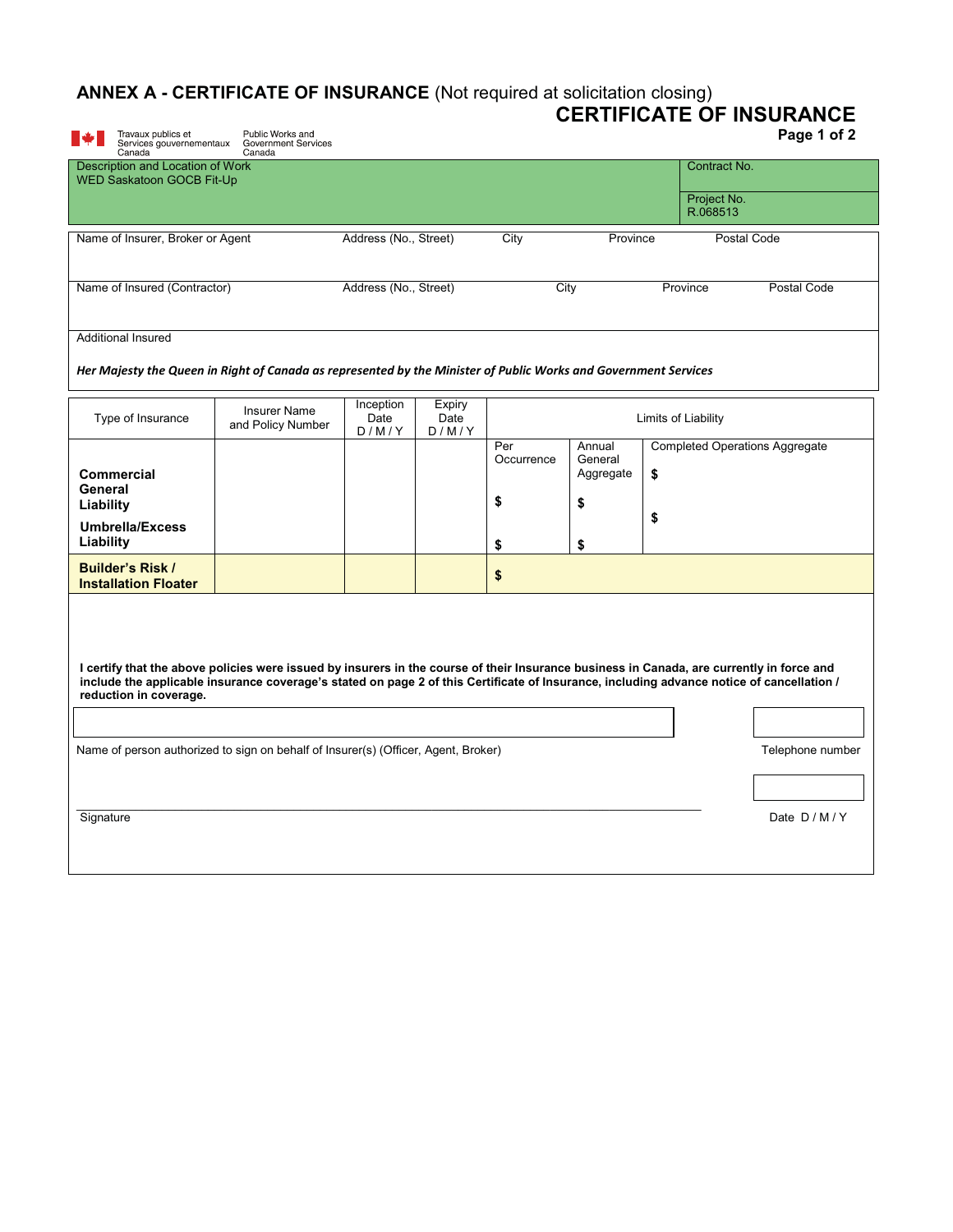#### CERTIFICATE OF INSURANCE Page 2 of 2

#### General

The insurance policies required on page 1 of the Certificate of Insurance must be in force and must include the insurance coverage listed under the corresponding type of insurance on this page.

The policies must insure the Contractor and must include Her Majesty the Queen in Right of Canada as represented by the Minister of Public Works and Government Services as an additional Insured.

The insurance policies must be endorsed to provide Canada with not less than thirty (30) days notice in writing in advance of a cancellation of insurance or any reduction in coverage.

Without increasing the limit of liability, the policies must protect all insured parties to the full extent of coverage provided. Further, the policies must apply to each Insured in the same manner and to the same extent as if a separate policy had been issued to each.

#### Commercial General Liability

The insurance coverage provided must not be substantially less than that provided by the latest edition of IBC Form 2100.

- The policy must either include or be endorsed to include coverage for the following exposures or hazards if the Work is subject thereto:<br>(a) Blasting.
- Blasting.
- (b) Pile driving and caisson work.
- (c) Underpinning.<br>(d) Removal or w
- Removal or weakening of support of any structure or land whether such support be natural or otherwise if the work is performed by the insured contractor.

The policy must have the following minimum limits:

- (a) **\$5,000,000** Each Occurrence Limit;
- (b) **\$10,000,000** General Aggregate Limit per policy year if the policy contains a General Aggregate; and
- (c) **\$5,000,000** Products/Completed Operations Aggregate Limit.

Umbrella or excess liability insurance may be used to achieve the required limits.

#### Builder's Risk / Installation Floater

The insurance coverage provided must not be less than that provided by the latest edition of IBC Forms 4042 and 4047.

The policy must permit use and occupancy of any of the projects, or any part thereof, where such use and occupancy is for the purposes for which a project is intended upon completion.

The policy may exclude or be endorsed to exclude coverage for loss or damage caused by asbestos, fungi or spores, cyber and terrorism.

The policy must have a limit that is **not less than the sum of the contract value** plus the declared value (if any) set forth in the contract documents of all material and equipment supplied by Canada at the site of the project to be incorporated into and form part of the finished Work. If the value of the Work is changed, the policy must be changed to reflect the revised contract value.

The policy must provide that the proceeds thereof are payable to Canada or as Canada may direct in accordance with GC10.2, "Insurance Proceeds" (https://buyandsell.gc.ca/policy-and-guidelines/standard-acquisition-clauses-and-conditions-manual/5/R/R2900D/2).